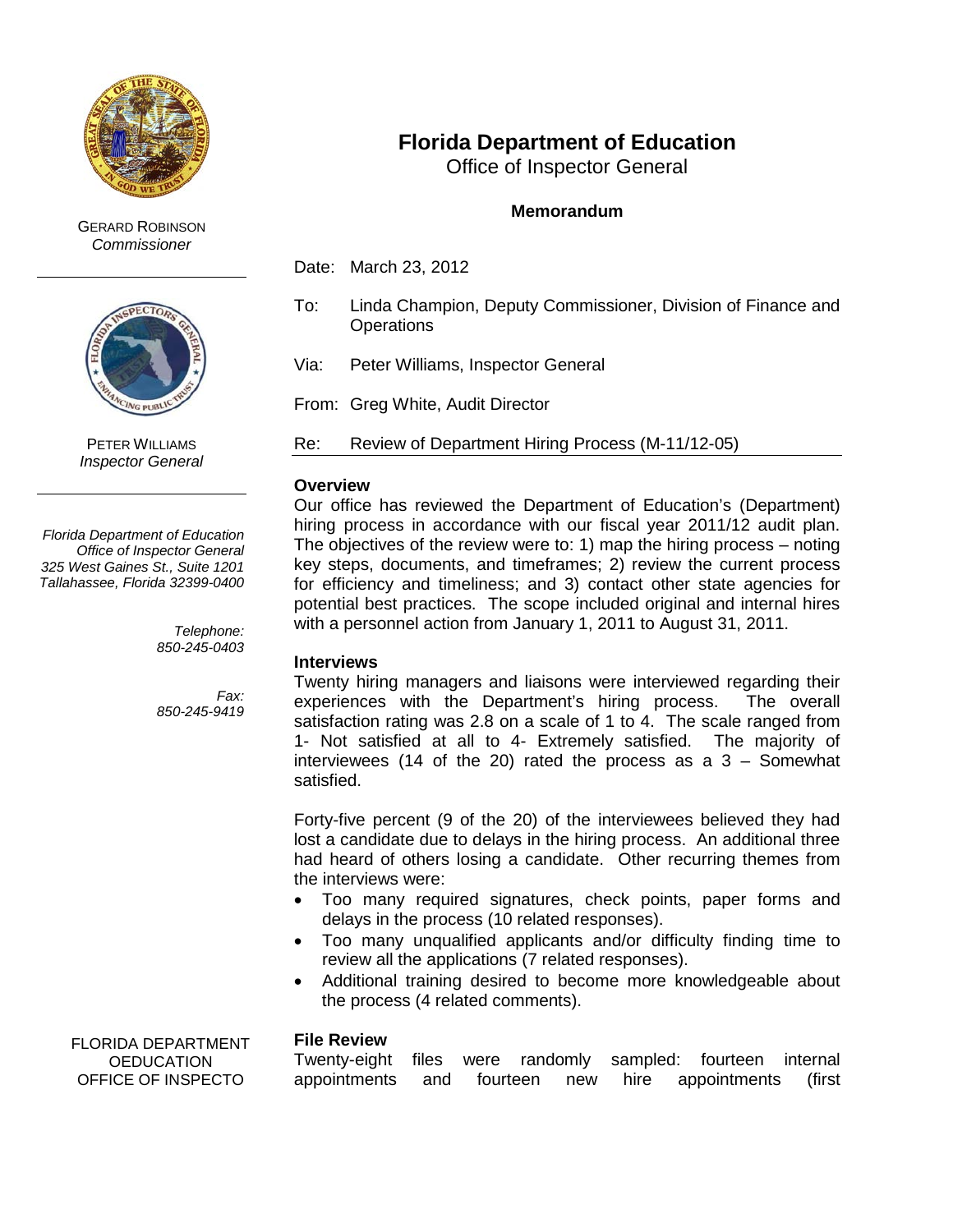full time position with the Department). The files were reviewed for signatures and dates on key hiring documents. Key documents include the Critical Position Request form (CPR) used to implement any hiring or salary related action and the Personnel Action Form (PF12) used to finalize the candidate selection/hiring package. We observed physical signatures as opposed to the Department's electronic system, so all dates recorded are per the hardcopies in the Bureau of Personnel Management and Labor Relations (Personnel) files.

Please note areas within the Department may have their own tracking methods not represented in our figures. For example, Personnel reviews a personnel action when they have both the paper and electronic copy. Personnel's internal tracking does not start until both copies are received, while our review was based solely on the hardcopy from the file. Our tracking method was from signature to signature and so transit time was included in the totals. An area's actual processing time may have been less than the amount shown since transit time was included.

Of the 28 randomly sampled files, 6 were from the Division of Blind Services (DBS), 15 from the Division of Vocational Rehabilitation (DVR), and 7 from other Divisions/Offices within the Department. The hiring information provided by Personnel did not include Division/Office information, but our random sample showed that DBS and DVR account for a substantial amount of Department hiring actions. DBS and DVR employees include counselors that assist Floridians with visual, physical, or mental disabilities. Delays in the hiring of counselors affect the delivery of services to their clients, as noted by one of the DVR hiring managers interviewed.

Our sample size was limited; however, several inconsistencies in the process were noted:

- DBS and DVR are not required to submit the CPR form prior to advertising for a position, but are required to submit the form (photo-copied from June 2008 in the case of DVR) with the final hiring package.
- In three instances, non-DBS/DVR positions did not have the CPR approved prior to advertising the position.
- In one instance, the PF12/final hiring package approval process was started prior to fingerprint clearance.



Process time expenditures for several key steps/approvals are depicted in the graph below:

Figures were based on hardcopies in the file. Timeframes were measured from signature to signature, and therefore include transit time. Averages were rounded to the nearest whole number and in some cases limited data was available. Listed results and methodology from our file review are available in Attachment A.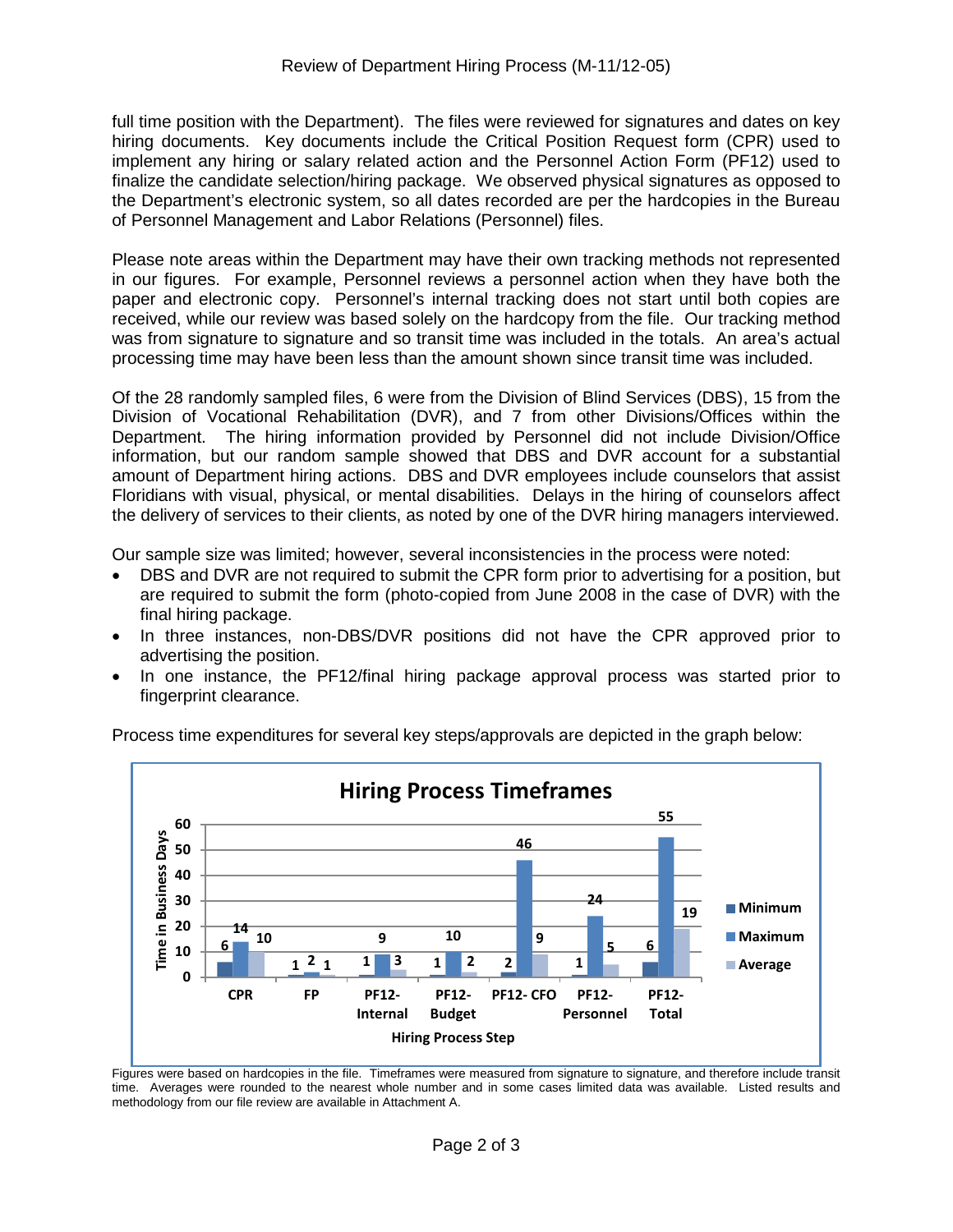## **Best Practices**

We contacted two other agencies to obtain ideas for potentially increasing the efficiency of the hiring process.

Beginning in 2002, the Florida Department of Revenue (DOR) revamped their hiring process over a three year period and drew on input from over 200 employees. DOR reviewed their process to determine which steps did not add value. Process revisions included reducing approval levels, reducing paper handling by Human Resources, and shifting more accountability to the hiring mangers. DOR's hiring justification memorandum is a potential best practice the Department may wish to consider. The DOR justification memorandum aids in documenting the hiring decision and shows how veterans' preference was provided.

The Florida Department of Environmental Protection, Division of Law Enforcement (DLE) conducted a Rapid Process Improvement event in February 2009 for hiring new sworn officers. The improvement exercise included a step by step mapping of the current process, identifying efficiency barriers with associated causes and solutions, and an improvement plan. The project led to the removal of 140 individual steps, 25 information exchanges, and 10 delay points in their process. The DLE moved their background packets to a secure folder on their commondrive and transmitted them electronically to reduce duplication of filing electronic and hardcopies. Using electronic copies and transmittals where possible is a potential best practice the Department may wish to consider.

## **Opportunities for Improvement**

We recommend the Department undergo a similar process improvement exercise to review the hiring process. This can be done internally or using outside consultants. We suggest the improvement activities include the input and participation of Department employees.

Items to consider when reviewing the hiring process:

- Review the process or tools available to assist in reducing the number of unqualified applicants.
- Prioritize positions that deal directly with the public/clients and document exceptions to the standard process in policies and procedures.
- Review the process to see if steps can be performed concurrently rather than in a series. For example, starting the final hiring package approval process prior to fingerprint clearance. This could potentially save one to two days if the fingerprints results were cleared.
- Use electronic filings, signatures, and transmittals when feasible.
- Eliminate specialization and duplication of work in the process. Determine if additional reviews add value, especially if the staff is within the same office.
- Determine if final approval by the Chief Financial Officer and Commissioner is necessary for all hires.
- Provide additional training as requested by Department employees.

The Office of Inspector General would like to thank all Department staff that assisted with the project, especially Personnel staff. We offer our assistance for any future improvement activities concerning the Department's hiring process.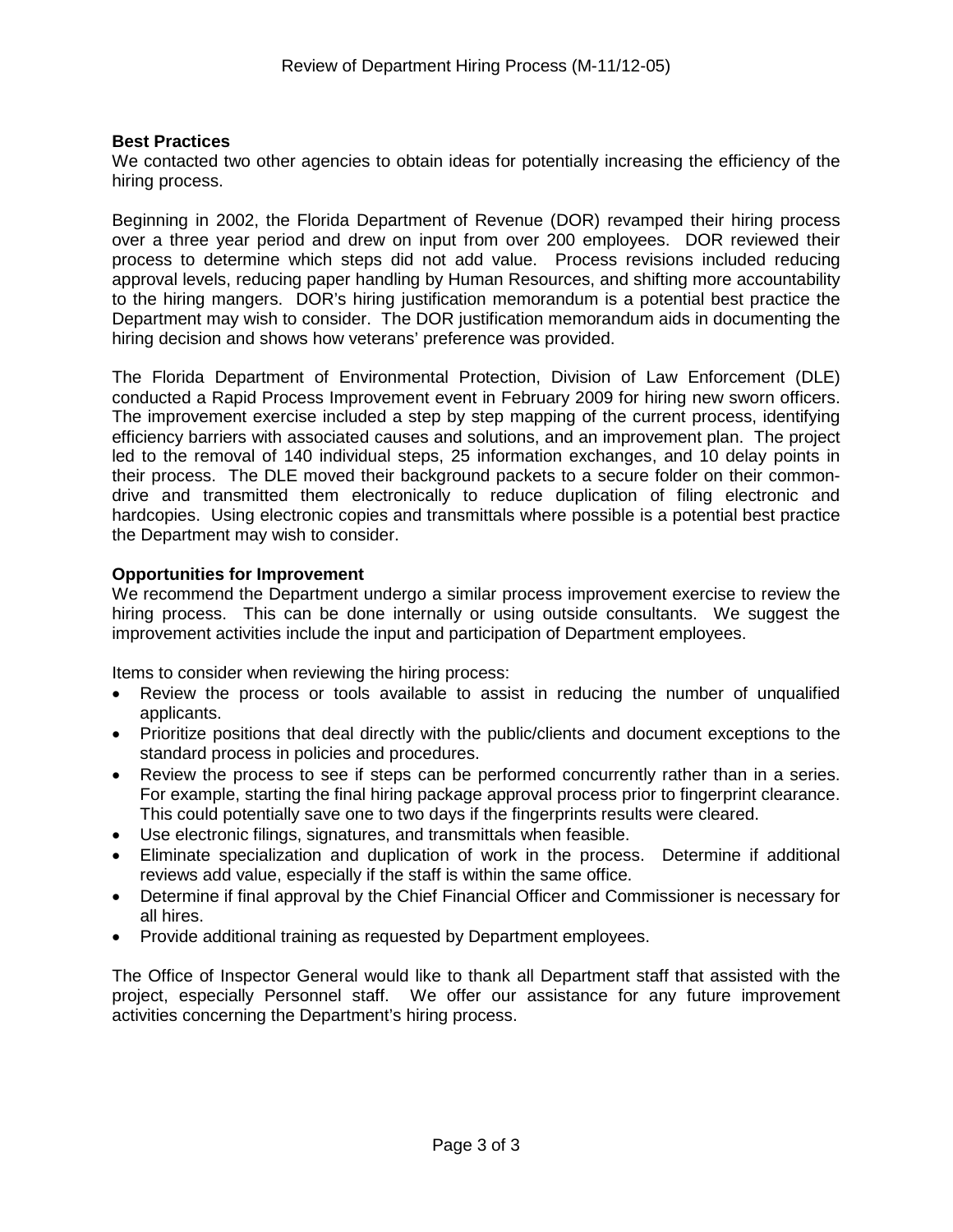# Attachment A

| Emp.                            | <b>CPR Liaison</b><br>Submits                                  | <b>CPR Cab</b><br>Mem<br>Approve                      | <b>CPR</b><br>CS/CFO<br>Approve | <b>Total</b><br><b>CPR</b><br>Process                                                                                                                                                                                                                                                                                                                                                        | <b>FP Liaison</b><br><b>Sends Docs from FDLE</b> |                | <b>FP</b><br><b>FP Results</b> Notification<br>by OIG | <b>Total FP</b><br><b>Process</b> | <b>PF12</b><br>Liaison<br><b>Signs</b> | <b>PF12 BC</b><br>Signs  | PF12 Div<br><b>Dir Signs</b> | <b>PF12</b><br>Total<br>Internal | <b>PF12</b><br><b>Budget</b><br><b>Signs</b> | <b>PF12</b><br><b>Total</b><br><b>Budget</b>         | PF12 CFO<br>Signs | <b>PF12</b><br><b>Total</b><br><b>CFO</b> | PF12 Pers<br>Date Stamp  | PF12 Pers<br>Dir Signs   | <b>PF12</b><br><b>Total</b><br>Pers | <b>Total</b><br><b>PF12</b> | <b>Total</b><br>CPR+FP+<br><b>PF12</b> |
|---------------------------------|----------------------------------------------------------------|-------------------------------------------------------|---------------------------------|----------------------------------------------------------------------------------------------------------------------------------------------------------------------------------------------------------------------------------------------------------------------------------------------------------------------------------------------------------------------------------------------|--------------------------------------------------|----------------|-------------------------------------------------------|-----------------------------------|----------------------------------------|--------------------------|------------------------------|----------------------------------|----------------------------------------------|------------------------------------------------------|-------------------|-------------------------------------------|--------------------------|--------------------------|-------------------------------------|-----------------------------|----------------------------------------|
|                                 | 1/11/11                                                        | $\overline{\phantom{a}}$                              | 1/28/11                         | $0^*$                                                                                                                                                                                                                                                                                                                                                                                        |                                                  |                |                                                       | $\sim$                            | 1/11/11                                | 1/12/11                  | $\overline{\phantom{a}}$     | 2                                | 1/19/11                                      | $\overline{4}$                                       | 1/28/11           | $\overline{7}$                            | 2/9/11                   | 2/9/11                   | 8                                   | 21                          | 21                                     |
| $\overline{2}$                  | 1/13/11                                                        | 1/14/11                                               | 1/31/11                         | $0^*$                                                                                                                                                                                                                                                                                                                                                                                        | $\overline{\phantom{a}}$                         | $\blacksquare$ |                                                       | $\sim$                            | 12/23/10                               | $\overline{\phantom{a}}$ | 12/23/10                     | $\overline{1}$                   | 12/28/10                                     | 2                                                    | 1/31/11           | 22                                        | 2/2/11                   | 2/9/11                   | $\overline{7}$                      | 32                          | 32                                     |
| 3                               | 2/16/11                                                        | 2/16/11                                               | 3/2/11                          | 11                                                                                                                                                                                                                                                                                                                                                                                           | 3/9/11                                           | 3/11/11        | 3/11/11                                               | $\mathbf{1}$                      | 3/11/11                                | $---$                    | 3/11/11                      | $\overline{1}$                   | 3/11/11                                      | $\overline{1}$                                       | 3/25/11           | 10                                        | 3/25/11                  | 3/29/11                  | $\overline{2}$                      | 14                          | 26                                     |
| 4                               | 3/8/11                                                         | 3/18/11                                               | 3/25/11                         | 14                                                                                                                                                                                                                                                                                                                                                                                           | 5/26/11                                          | 5/31/11        | 5/31/11                                               | $0^*$                             | 5/9/11                                 | 5/9/11                   | 5/10/11                      | 2                                | 5/24/11                                      | 10                                                   | 6/1/11            | $5\phantom{.0}$                           | 6/2/11                   | 6/7/11                   | $\overline{4}$                      | 21                          | 35                                     |
| 5 <sup>5</sup>                  | 3/10/11                                                        | 3/10/11                                               | 4/6/11                          | $0^*$                                                                                                                                                                                                                                                                                                                                                                                        | 3/4/11                                           | 3/10/11        | 3/10/11                                               | $\overline{1}$                    | 3/10/11                                | 3/14/11                  | $---$                        | 2                                | 3/10/11                                      | $0^*$                                                | 4/6/11            | 19                                        | 4/7/11                   | 4/15/11                  | $\overline{7}$                      | 28                          | 29                                     |
| 6                               | 4/8/11                                                         | 4/11/11                                               | 4/15/11                         | 6                                                                                                                                                                                                                                                                                                                                                                                            | 4/29/11                                          | 5/3/11         | 5/4/11                                                | $\overline{2}$                    | 5/4/11                                 | 5/4/11                   | ---                          | $\overline{1}$                   | 5/6/11                                       | $\overline{2}$                                       | 5/11/11           | $\mathbf{3}$                              | 5/17/11                  | 5/17/11                  | $\overline{4}$                      | 10                          | 18                                     |
| $\overline{7}$                  | $---$                                                          | $---$                                                 | ---                             | $\frac{1}{2}$                                                                                                                                                                                                                                                                                                                                                                                |                                                  |                |                                                       | $\sim$                            | 5/18/11                                | $\hspace{0.05cm} \ldots$ | 5/19/11                      | 2                                | 5/19/11                                      | $\overline{1}$                                       | 5/22/11           | $\overline{2}$                            | 5/23/11                  | 5/23/11                  |                                     | $6\overline{6}$             | 6                                      |
| 8                               | <b>DBS</b>                                                     | <b>DBS</b>                                            | <b>DBS</b>                      | $\frac{1}{2}$                                                                                                                                                                                                                                                                                                                                                                                |                                                  |                |                                                       | $\sim$ $\sim$ $\sim$              | 7/6/11                                 | $\sim$                   | 7/6/11                       | $\overline{1}$                   | 7/11/11                                      | 3                                                    | 8/8/11            | 20                                        | 8/10/11                  | 8/22/11                  | 10                                  | 34                          | 34                                     |
| 9                               | <b>DBS</b>                                                     | <b>DBS</b>                                            | <b>DBS</b>                      | $\frac{1}{2}$                                                                                                                                                                                                                                                                                                                                                                                |                                                  |                |                                                       | $\sim$                            | 1/26/11                                | $\scriptstyle \cdots$    | 1/26/11                      | $\overline{1}$                   | 1/26/11                                      | $\overline{1}$                                       | 1/31/11           | $\mathbf{3}$                              | 2/1/11                   | 3/4/11                   | 24                                  | 29                          | 29                                     |
| 10                              | <b>DBS</b>                                                     | <b>DBS</b>                                            | <b>DBS</b>                      | $\frac{1}{2}$                                                                                                                                                                                                                                                                                                                                                                                |                                                  | $\mathbf{I}$   |                                                       | $\mathcal{L}_{\text{max}}$        | 6/23/11                                | $\sim$                   | 6/23/11                      | $\overline{1}$                   | 7/1/11                                       | $6\phantom{1}$                                       | 7/31/11           | 20                                        | 8/2/11                   | 8/11/11                  | 8                                   | 35                          | 35                                     |
| 11                              | <b>DBS</b>                                                     | <b>DBS</b>                                            | <b>DBS</b>                      | $\frac{1}{2} \frac{1}{2} \frac{1}{2} \frac{1}{2} \frac{1}{2} \frac{1}{2} \frac{1}{2} \frac{1}{2} \frac{1}{2} \frac{1}{2} \frac{1}{2} \frac{1}{2} \frac{1}{2} \frac{1}{2} \frac{1}{2} \frac{1}{2} \frac{1}{2} \frac{1}{2} \frac{1}{2} \frac{1}{2} \frac{1}{2} \frac{1}{2} \frac{1}{2} \frac{1}{2} \frac{1}{2} \frac{1}{2} \frac{1}{2} \frac{1}{2} \frac{1}{2} \frac{1}{2} \frac{1}{2} \frac{$ |                                                  |                |                                                       | $\mathbb{Z}_{2}$                  | 2/23/11                                | 2/23/11                  | 2/23/11                      | $\overline{1}$                   | 2/24/11                                      |                                                      | 3/1/11            | $\mathbf{3}$                              | 3/1/11                   | 3/3/11                   | 2                                   | $\overline{7}$              | $\overline{7}$                         |
| 12                              | <b>DBS</b>                                                     | <b>DBS</b>                                            | <b>DBS</b>                      | $\overline{a}$                                                                                                                                                                                                                                                                                                                                                                               | 5/5/11                                           | 5/4/11         | 5/5/11                                                | $\overline{1}$                    | 5/12/11                                | 5/12/11                  | 5/12/11                      | $\overline{1}$                   | 5/13/11                                      | $\overline{1}$                                       | 5/18/11           | 3                                         | 5/19/11                  | 5/23/11                  | 3                                   | 8                           | 9                                      |
| 13                              | <b>DBS</b>                                                     | <b>DBS</b>                                            | <b>DBS</b>                      | $\overline{a}$                                                                                                                                                                                                                                                                                                                                                                               |                                                  |                |                                                       | $\mathcal{L}_{\text{max}}$        | 8/2/11                                 | 8/2/11                   | 8/2/11                       | $\overline{1}$                   | 8/4/11                                       | 2                                                    | 8/8/11            | 2                                         | 8/10/11                  | 8/16/11                  | 6                                   | 11                          | 11                                     |
| 14                              | <b>DVR</b>                                                     | <b>DVR</b>                                            | <b>DVR</b>                      | $\overline{a}$                                                                                                                                                                                                                                                                                                                                                                               |                                                  |                |                                                       | $\sim$                            | 8/25/11                                | $\sim$ $\sim$            | 8/29/11                      | 3                                | 8/26/11                                      | $0^*$                                                | 9/6/11            | 6                                         | 9/6/11                   | $\overline{\phantom{a}}$ | $0^*$                               | 9                           | 9 <sup>°</sup>                         |
| 15                              | <b>DVR</b>                                                     | <b>DVR</b>                                            | <b>DVR</b>                      | $\frac{1}{2}$                                                                                                                                                                                                                                                                                                                                                                                |                                                  |                |                                                       | $\sim$                            | 12/13/10                               | $\overline{\phantom{a}}$ | 12/13/10                     | $\overline{1}$                   | 12/14/10                                     |                                                      | 2/19/11           | 46                                        | 2/21/11                  | 3/2/11                   | $\overline{7}$                      | 55                          | 55                                     |
| 16                              | <b>DVR</b>                                                     | <b>DVR</b>                                            | <b>DVR</b>                      | $\overline{a}$                                                                                                                                                                                                                                                                                                                                                                               |                                                  |                |                                                       | $\frac{1}{2}$                     | 6/3/11                                 | 6/3/11                   | 6/9/11                       | 5                                | 6/8/11                                       | $0^*$                                                | 6/19/11           | 8                                         | 6/20/11                  | 6/23/11                  | 3                                   | 16                          | 16                                     |
| 17                              | <b>DVR</b>                                                     | <b>DVR</b>                                            | <b>DVR</b>                      | $\overline{\phantom{a}}$                                                                                                                                                                                                                                                                                                                                                                     |                                                  |                |                                                       | $\frac{1}{2}$                     | 1/6/11                                 | 1/10/11                  | 1/11/11                      | $\overline{4}$                   | 1/11/11                                      |                                                      | 1/23/11           | 8                                         | 1/24/11                  | 1/26/11                  | $\overline{2}$                      | 15                          | 15                                     |
| 18                              | <b>DVR</b>                                                     | <b>DVR</b>                                            | <b>DVR</b>                      | $\overline{\phantom{a}}$                                                                                                                                                                                                                                                                                                                                                                     |                                                  | $\blacksquare$ |                                                       | $\frac{1}{2}$                     | 4/1/11                                 | 4/4/11                   | 4/7/11                       | $5\phantom{.0}$                  | 4/9/11                                       | 2                                                    | 4/13/11           | 2                                         | 4/16/11                  | 4/20/11                  | 5                                   | 14                          | 14                                     |
| 19                              | <b>DVR</b>                                                     | <b>DVR</b>                                            | <b>DVR</b>                      | $\frac{1}{2}$                                                                                                                                                                                                                                                                                                                                                                                |                                                  |                |                                                       | $\frac{1}{2}$                     | 6/3/11                                 | 6/6/11                   | 6/10/11                      | 6                                | 6/9/11                                       | $0^*$                                                | 6/16/11           | $\sqrt{5}$                                | $\qquad \qquad - \qquad$ | 6/20/11                  | $\overline{2}$                      | 13                          | 13                                     |
| 20                              | <b>DVR</b>                                                     | <b>DVR</b>                                            | <b>DVR</b>                      | $---$                                                                                                                                                                                                                                                                                                                                                                                        |                                                  |                |                                                       | $---$                             | 5/4/11                                 | 5/3/11                   | 5/9/11                       | $5\phantom{.0}$                  | 5/6/11                                       | $0^*$                                                | 5/15/11           | 6                                         | 5/16/11                  | 5/19/11                  | 3                                   | 14                          | 14                                     |
| 21                              | <b>DVR</b>                                                     | <b>DVR</b>                                            | <b>DVR</b>                      | ---                                                                                                                                                                                                                                                                                                                                                                                          |                                                  |                |                                                       | $\sim$ $\sim$                     | 8/19/11                                | 8/19/11                  | 8/30/11                      | 8                                | 8/29/11                                      | $0^*$                                                | 9/7/11            | 6                                         | 9/7/11                   | 9/13/11                  | $\overline{4}$                      | 18                          | 18                                     |
| 22                              | <b>DVR</b>                                                     | <b>DVR</b>                                            | <b>DVR</b>                      | ---                                                                                                                                                                                                                                                                                                                                                                                          |                                                  |                |                                                       | $\sim$                            | 12/9/10                                | 12/14/10                 | 12/21/10                     | 9                                | 12/21/10                                     | $\overline{1}$                                       | 12/28/10          | $\overline{4}$                            | 12/28/10                 | 12/30/10                 | $\overline{c}$                      | 16                          | 16                                     |
| 23                              | <b>DVR</b>                                                     | <b>DVR</b>                                            | <b>DVR</b>                      | $\frac{1}{2}$                                                                                                                                                                                                                                                                                                                                                                                | 12/9/10                                          | 12/7/10        | 12/9/10                                               | $\mathbf{1}$                      | 2/9/11                                 | 2/11/11                  | 2/21/11                      | 9                                | $---$                                        | $---$                                                | 2/25/11           | $\overline{4}$                            | 2/28/11                  | 3/2/11                   | 3                                   | 16                          | 17                                     |
| 24                              | <b>DVR</b>                                                     | <b>DVR</b>                                            | <b>DVR</b>                      | $\frac{1}{2}$                                                                                                                                                                                                                                                                                                                                                                                | 12/22/10                                         | 12/15/10       | 12/23/10                                              | 2                                 | 12/22/10                               | 12/22/10                 | 12/29/10                     | 5                                | 12/28/10                                     | $0^*$                                                | 1/11/11           | 9                                         | 1/12/11                  | 1/18/11                  | $\overline{4}$                      | 18                          | 20                                     |
| 25                              | <b>DVR</b>                                                     | <b>DVR</b>                                            | <b>DVR</b>                      | $\sim$                                                                                                                                                                                                                                                                                                                                                                                       | 12/9/10                                          | 12/8/10        | 12/9/10                                               | $\overline{1}$                    | 12/14/10                               | 12/15/10                 | 12/22/10                     | $\overline{7}$                   | 12/21/10                                     | $0^*$                                                | 1/3/11            | $\overline{7}$                            | 1/5/11                   | 1/10/11                  | $\sqrt{5}$                          | 19                          | 20                                     |
| 26                              | <b>DVR</b>                                                     | <b>DVR</b>                                            | <b>DVR</b>                      | $\qquad \qquad \text{---}$                                                                                                                                                                                                                                                                                                                                                                   | 1/13/11                                          | 1/15/11        | 1/18/11                                               | $\overline{1}$                    | 2/8/11                                 | 2/11/11                  | ---                          | $\overline{4}$                   | 2/17/11                                      | $\overline{4}$                                       | 2/25/11           | 6                                         | 2/28/11                  | 3/1/11                   | $\overline{2}$                      | 16                          | 17                                     |
| 27                              | <b>DVR</b>                                                     | <b>DVR</b>                                            | <b>DVR</b>                      | <u></u>                                                                                                                                                                                                                                                                                                                                                                                      |                                                  |                |                                                       | $\mathcal{L}_{\text{max}}$        | 7/15/11                                | $\qquad \qquad - \qquad$ | 7/15/11                      | $\overline{1}$                   | 7/19/11                                      | $\overline{2}$                                       | 8/4/11            | 12                                        | 8/5/11                   | 8/5/11                   | $\overline{\phantom{a}}$            | 16                          | 16                                     |
| 28                              | <b>DVR</b>                                                     | <b>DVR</b>                                            | <b>DVR</b>                      | ---                                                                                                                                                                                                                                                                                                                                                                                          | 11/17/10                                         | 11/13/10       | 11/17/10                                              | $\overline{1}$                    | 12/17/10                               | 12/17/10                 | 12/22/10                     | $\overline{4}$                   | 12/22/10                                     |                                                      | 1/19/11           | 17                                        | 1/26/11                  | 1/27/11                  | 6                                   | 28                          | 29                                     |
| Averages:<br>10.333<br>1.222222 |                                                                |                                                       |                                 |                                                                                                                                                                                                                                                                                                                                                                                              |                                                  |                |                                                       |                                   |                                        |                          |                              | 3.3214                           |                                              | 2.4211                                               |                   | 9.464                                     |                          |                          | 5 <sup>5</sup>                      | 19.25                       | 20.75                                  |
| $0*$                            | Legend<br>Total not calculated, field not included in averages |                                                       |                                 |                                                                                                                                                                                                                                                                                                                                                                                              |                                                  |                |                                                       |                                   |                                        |                          |                              |                                  |                                              | <b>Division Director</b>                             |                   |                                           |                          |                          |                                     |                             |                                        |
|                                 | Information not available                                      |                                                       |                                 |                                                                                                                                                                                                                                                                                                                                                                                              |                                                  |                |                                                       |                                   |                                        |                          |                              |                                  | Employee<br>Emp                              |                                                      |                   |                                           |                          |                          |                                     |                             |                                        |
| $\wedge$                        |                                                                |                                                       |                                 |                                                                                                                                                                                                                                                                                                                                                                                              |                                                  |                |                                                       |                                   |                                        |                          |                              |                                  |                                              | <b>FDLE</b><br>Florida Department of Law Enforcement |                   |                                           |                          |                          |                                     |                             |                                        |
|                                 |                                                                | Review involved the Department of Management Services |                                 |                                                                                                                                                                                                                                                                                                                                                                                              |                                                  |                |                                                       |                                   |                                        |                          |                              |                                  |                                              |                                                      |                   |                                           |                          |                          |                                     |                             |                                        |
| <b>BC</b>                       |                                                                | <b>Bureau Chief</b>                                   |                                 |                                                                                                                                                                                                                                                                                                                                                                                              |                                                  |                |                                                       |                                   |                                        |                          |                              |                                  |                                              | Internal hire, fingerprinting not required           |                   |                                           |                          |                          |                                     |                             |                                        |

- CFO Chief Financial Officer OIG Office of Inspector General
- CPR Critical Position Request Form Pers (Dir) Personnel (Director)
- 
- CS Chief of Staff Chief of Staff PF12 Personnel Action Form/Hiring Package